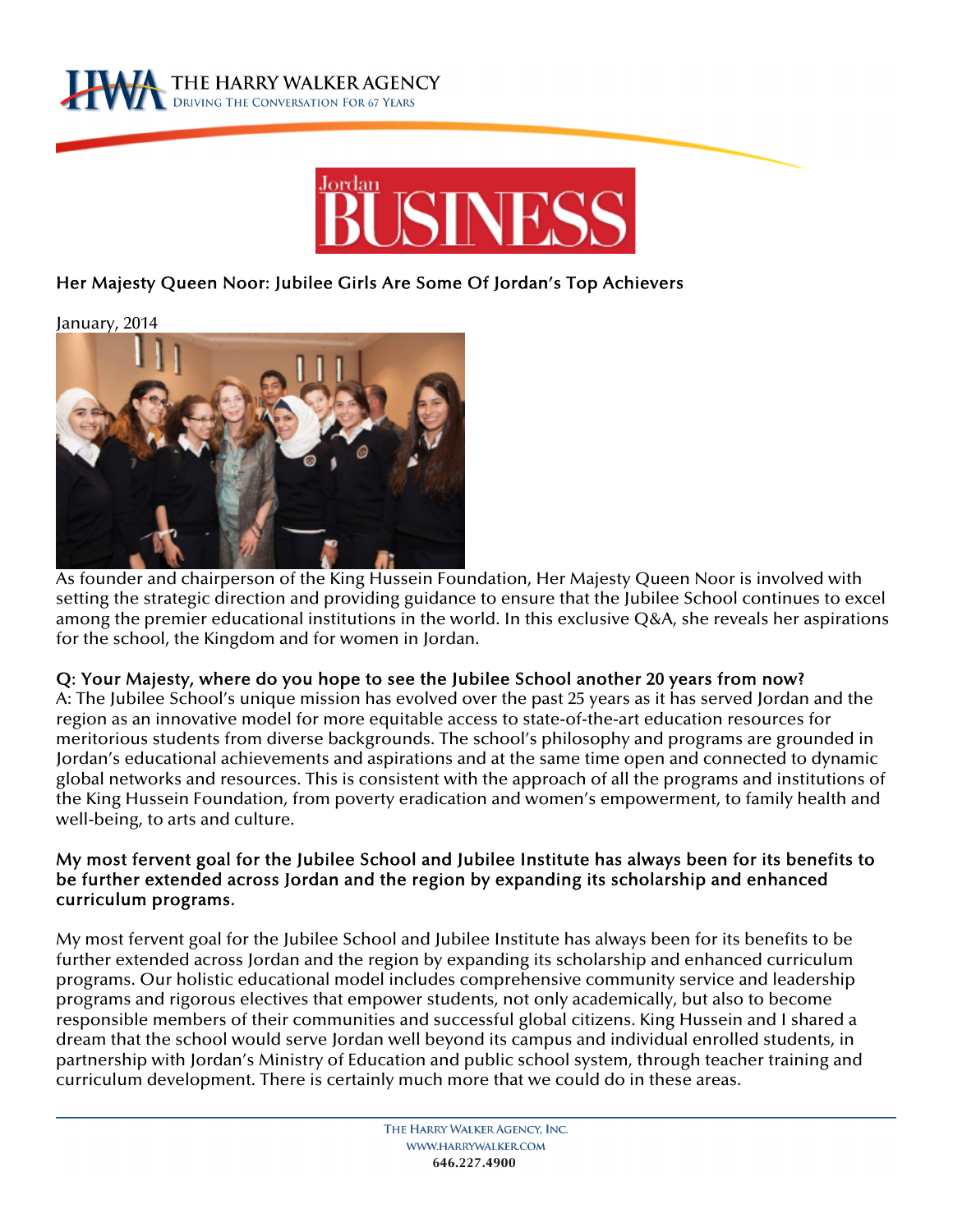There is much change afoot at the Jubilee School today – we are transitioning Jubilee into an eco-school, which requires an overhaul of our infrastructure in order to create an institution that minimizes our negative impact on the environment. We are also developing high-tech IT infrastructure in order to make Jubilee a "smart" school, enhancing distance and online learning. In addition, the Jubilee Center for Excellence in Education is launching a rigorous new diploma program for teachers and principals that incorporates curricula and professors from some of the world's top universities.

I am most proud of the increasing numbers of our graduates who are giving back to the school's community with their time, energy and experience. Their ideas and insight are making an enormous difference in our efforts to ensure that the Jubilee School prepares as many promising young Jordanians as possible to contribute effectively to national development and progress and to represent the best of their Arab heritage, culture and talent as members of our global family.

Our educational model will continue to evolve over the coming decades while remaining true to our original core mission to provide equitable access to educational opportunities to as many students as possible. Some students, for example, learn better when paired together with their fellow classmates or while working in small groups; others flourish on their own. Similarly, some students' knowledge and aptitude are not adequately reflected in standardized testing and require a flexible and multi-disciplinary approach to evaluation. We will continue to develop our understanding of the most successful ways to create more personalized, individual approaches to education in order to fully realize the potential of each student.

### Q: What methodologies from the Jubilee School do you think can be applied to improve the quality of education nationwide?

A: There are so many elements of the Jubilee School that can be replicated across the country to highlight certain values or develop certain skills. Our research and development unit is focused on nurturing students' creativity and inventiveness, as well as analytical thinking and investigative skills. Our projectbased learning model encourages collaboration among students and encourages them to work with others and learn from their peers. Our testing model, unlike the ubiquitous standardized tests that only test on curriculum and encourage memorization rather than creative thinking, more accurately measures our students' capabilities. Our tech and IT activities and courses equip students with practical skills in areas like biotechnology and ICT, preparing them for expanding employment opportunities in cutting-edge fields after graduation. Finally, our international programs such as IGCSE and the impending IB program, alongside the mandatory national program, prepare students for a range of further international education opportunities.

We are working towards a comprehensive blended learning model for the Jubilee School; a program that combines face-to-face education at school, the introduction of online content delivery and elements led by students that give them greater autonomy. We believe that blended learning will create a learning environment that is more collaborative and creative, and students who are challenged and more fulfilled. As regional and global networks expand, this approach offers unlimited opportunities here in Jordan and beyond.

I truly believe that the holistic model we have developed in the Jubilee Institute and School is an asset for Jordan's development and prosperity and that of our region.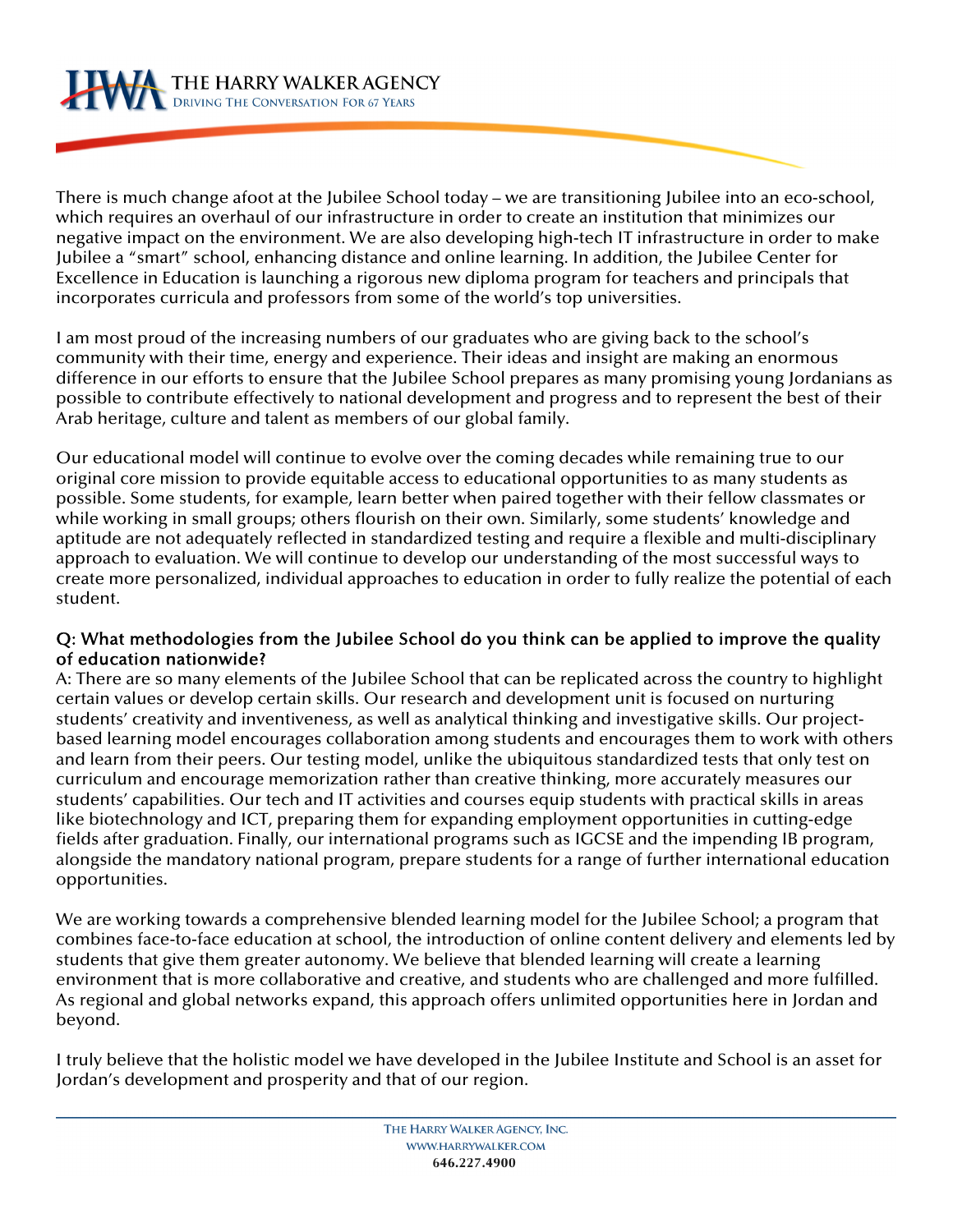THE HARRY WALKER AGENCY

Q: Your Majesty, you have visited the Jubilee School and met with many students. Can you please describe an encounter with a student that made you feel particularly optimistic for Jordan's future? A: It is impossible to single out one student or encounter because I have felt more optimistic, more hopeful and more inspired after every visit since we opened the school. The late King Hussein used to say that whenever he craved inspiration, he would visit the Jubilee School. He always felt motivated by our students' creativity, impressed by their skill and passion and proud of their dedication to Jordan and their communities.

In our students and graduates, I see a bright future for Jordan. Upon my last visit to the school, I had a chance to meet Hamzeh Fakhri, part of the winning team of this year's Microsoft Imagine Cup. His group had a passion for using technology to improve the world. While participating in Jubilee's comprehensive Community Service Program, they had observed particular health challenges that older Jordanians face. They created an ingenious smart jacket that monitors the vital signs of an elderly wearer. Their aim was to allow the elderly more privacy, dignity and comfort in maintaining their health.

This is only one example of so many over the years that reflects our emphasis on the value of service to the community and on students finding their own solutions to challenges on a local and international scale. I am so very proud of our graduates working here in Jordan and across the globe, who are succeeding in a wide array of fields, as well as their own entrepreneurial ventures, bringing credit to their families, their communities and our country.

I have to add here that I feel an enormous sense of privilege and humility wherever I am blessed to meet with the young people of Jordan, no matter where they have studied. In them, we can see the promise of a truly exciting future and they deserve to be supported and empowered by all of us to participate in, and contribute to, that future.

# Q: What message do you have for the parents of young girls? What is the single most important thing they do at home to make girls feel empowered and to pursue successful careers?

A: The MENA region has the lowest level of participation by women in the labor force worldwide. Although women in Jordan have the highest educational attainment in the MENA region, their participation in the economic and political sphere is one of the lowest in the area. It frustrates so many of us that although Jordan has made such strides in terms of gender equality, especially in education, we still haven't fully harnessed the powerful potential of our women and girls to contribute to nation building at all levels. King Hussein and I shared the belief that without the full participation of each citizen, especially our women, Jordan's aspirations for national development were doomed to failure. Because of this, women's and girl's empowerment in terms of economic wellbeing, health and education have always been at the heart of our work at the Noor Al Hussein and King Hussein Foundations.

### We are working towards a comprehensive blended learning model for the Jubilee School; a program that combines face-to-face education at school, the introduction of online content delivery and elements led by students that give them greater autonomy.

And it is why the role of the family as well as the school is critical to the success of both boys and girls. Both girls and boys should learn from childhood to respect, value and support one another, at home and in society. Parents should recognize and try to neutralize the prevalence of negative societal stereotypes